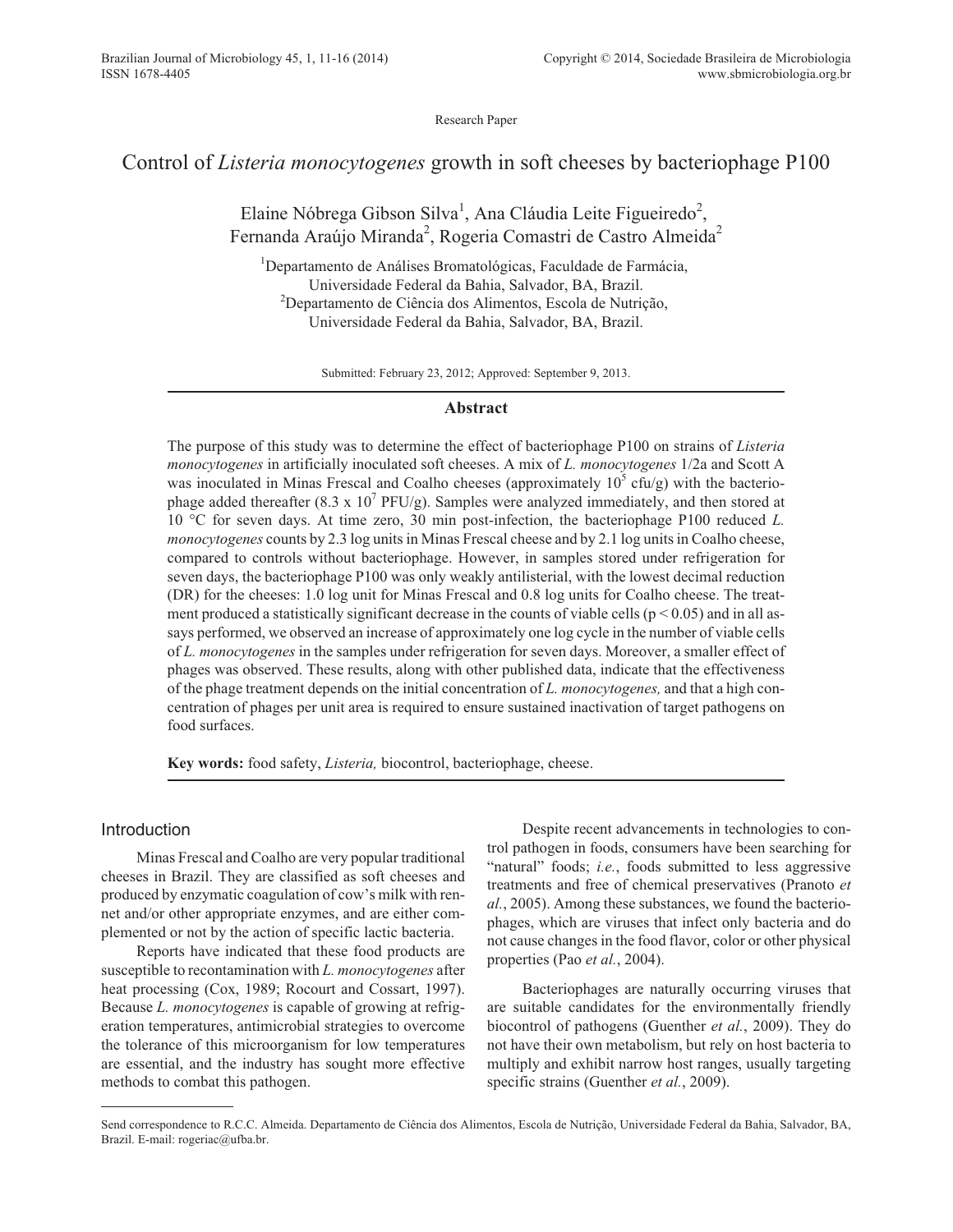Phages are omnipresent and accidentally, yet regularly, consumed through ingestion of water and food. For this reason, they are presumed to be safe, since undesirable effects have not been reported. Their benign nature and specificity make them excellent tools for food safety applications (Mahony *et al.*, 2010).

Recently the USFDA announced that it had approved the use of a bacteriophage preparation made from six individually purified bacteriophages to be used on ready-to-eat meat and poultry products as an antimicrobial agent against *L. monocytogenes* (EBI Food Safety, 2007). The commercial product named LISTEX\_ P100 was approved as a food biopreservative and granted GRAS (Generally Recognized as Safe) status (Food and Drug Administration, 2006).

The recent approval for the use of phages on *L. monocytogenes* for food safety purposes has increased the impetus for phage research to uncover phage-mediated applications with activity against other food pathogens (Mahony *et al.*, 2010).

Considering that the contamination of dairy products (especially soft cheeses) by *Listeria* spp. is most often caused by faulty or insufficiently sanitized equipment (Taylor *et al.*, 1981), factory-specific flora could be found. Although many foods can serve as vehicles for this pathogen, *Listeria* is often isolated from ready-to-eat (RTE) foods, such as milk and cheeses; cold-cut meats; smoked fish; seafood; and vegetables (Ryser and Marth, 2006). Of particular concern is the fact that these foods are consumed directly, without a final bactericidal processing step.

The present study was undertaken to evaluate the inhibitory effect of the bacteriophage P100 on strains of *L. monocytogenes* in artificially inoculated Minas Frescal and Coalho cheeses at time zero, 30 min post-infection, and after seven days under refrigeration.

# Materials and Methods

#### Cheeses

Minas Frescal is classified as a soft cheese with very high moisture, raw mass and a soft or lightly acidic flavor. Coalho is a curdle cheese, classified as has middle range humidity at half-cooking or cooking mass.

The distinctive characteristics of the elaboration process of the cheeses include approximately 40 min of coagulation, cutting and mixing of the mass, partial removal of the serum, heating of the mass with hot water or indirect steam (Coalho cheese) until attainment of half-cooking (45 °C) or cooking mass (between 45 and 55 °C), addition of salt (sodium chloride) to the mass, pressing, drying, packaging and sale. These products should be stored between 1.0 and 10  $^{\circ}$ C, and consumed within seven days after opening (Brasil, 1997; Brasil, 2001).

#### Bacterial strains, media and culture conditions

The bacteria used in this study were as follows: a *Listeria monocytogenes* (serotype 1/2a) isolated from raw milk in a cheese manufacturing plant of Bahia state, Brazil; *Listeria monocytogenes* Scott A - ATCC 15313 (serotype 4b); *Listeria ivanovii* WSLC 3009 (SLCC 4769); and bacteriophage P100 (LISTEX P100), provided by EBI Food Safety (Wageningen, The Netherlands) (Food and Drug Administration, 2006). *L. ivanovii* was used as a helper strain to determine the titer of the P100 bacteriophage (Loessner and Busse, 1990; Carlton *et al.*, 2005).

The cultures of *L. monocytogenes* and *L. ivanovii* were stored in Hogness medium  $(1.3 \text{ mM } K_2 \text{HPO}_4, 3H_2 \text{O})$ 1.3 mM KH<sub>2</sub>PO<sub>4</sub>, 2.0 mM citrate-Na.2 H<sub>2</sub>O, 1.0 mM  $MgSO<sub>4</sub>$ .7 H<sub>2</sub>O, and 4.4% (v/v) glycerol) and frozen at -80 °C. Before use, *L. monocytogenes* cultures were activated in tryptic soy broth (Difco, Detroit, MI, USA) supplemented with 0.5% (w/v) of yeast extract (Difco, Detroit, MI, USA) (TSB-YE) and incubated at 35 °C overnight in a shaker (Cientec, model CT 712, Brazil) at 150 rpm. *L. ivanovii* culture was grown overnight at 30 °C in a half-concentrated brain-heart infusion broth (BHI, 1/2 v/v, Difco, Detroit, MI, USA) with the NaCl concentration adjusted to 5 g/L.

In all experiments, the top layer agar (semi-soft agar or overlay agar) was prepared by adding  $0.4\%$  (w/v) of agar to BHI. To improve the visualization of bacteriophage plaques, 0.75% (w/v) of glycine (Sigma Aldrich - Poole, United Kingdom) was added to the top layer of agar (Lillehaug, 1997). Appropriate bacterial dilutions were made in lambda buffer (6 mM Tris buffer, pH 7.2; 10 mM Mg  $(SO<sub>4</sub>)<sub>2</sub>$ .7H<sub>2</sub>O; and 50  $\mu$ g/mL gelatin).

Bacterial survival following treatment with the bacteriophage P100 or no treatment was determined by colony-forming units (CFU/g) on lithium chloride-phenylethanol-moxalactam (LPM, Difco, Detroit, MI, USA) agar with 0.1% of esculin and 0.05% of ferric citrate ammoniac.

#### Titration of P100 bacteriophage

The titer of the P100 was determined according to a protocol suggested by EBI Food Safety (personal communication). For this protocol, serial dilutions of the bacteriophage suspension in a lambda buffer were made, and  $100 \mu L$  of each dilution were mixed into 3.5 mL of the molten overlay agar cooled to 45 °C, which contained 150  $\mu$ L of log-phase *L. ivanovii* culture grown overnight at 30 °C in a 1/2 strength BHI. This mixture was poured onto BHI agar (1.2% w/v agar) plates and incubated at 30 °C for 20-24 h. Plaques were counted, and the titer was determined in plaque-forming units (PFU).

To recover the bacteriophage from food without *L. monocytogenes* (phage control), the sample was diluted in lambda buffer, and an aliquot of 100 µL was incorporated into 3.5 mL of the molten overlay agar cooled to 45 °C,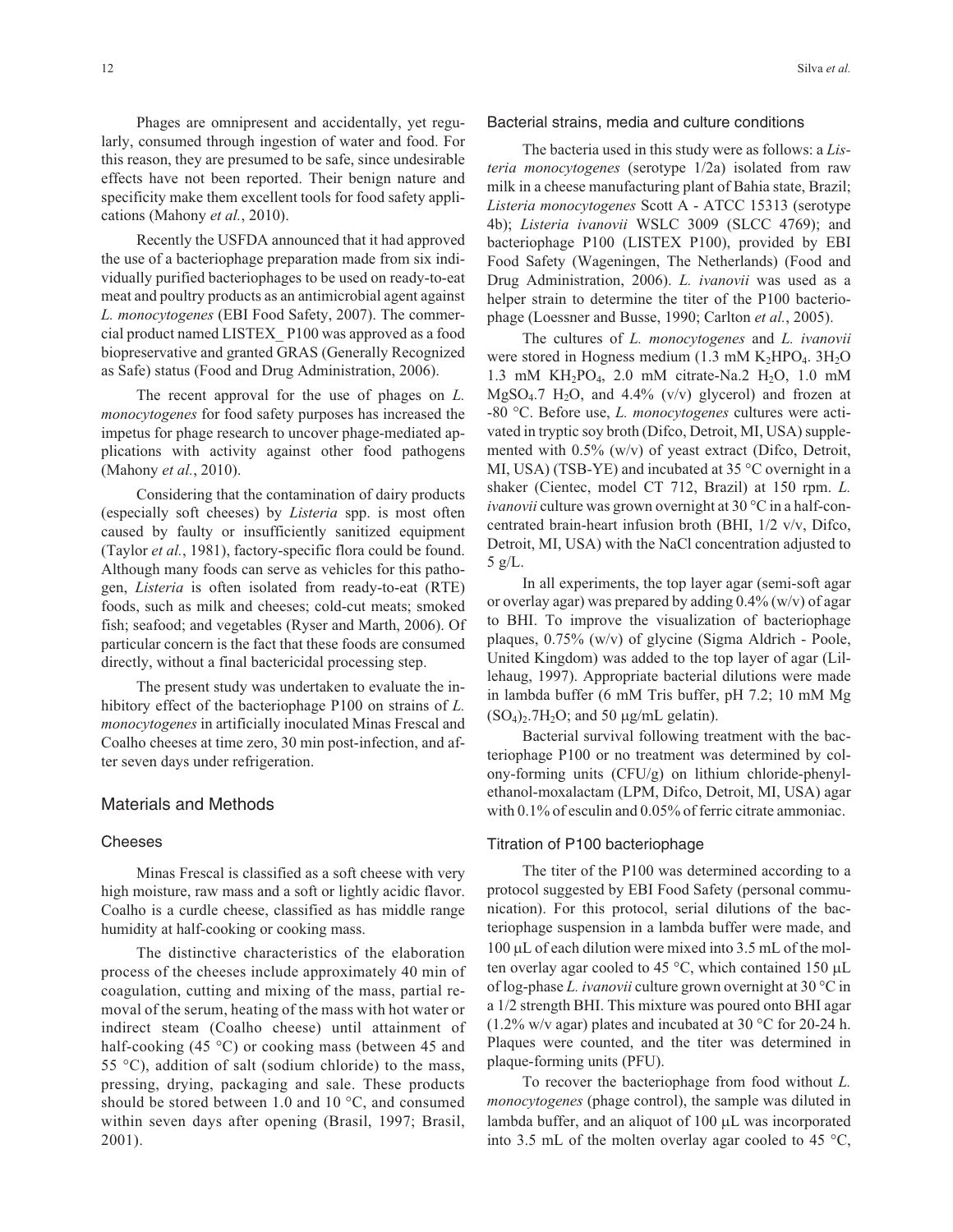which contained 150 µL of *L. ivanovii* (helper strain). As mentioned above, the mixture was poured onto BHI agar  $(1.2\% \text{ w/v agar})$  plates and incubated at 30 °C for 20-24 h. Plaques were counted, and the titer was determined as plaque forming units (PFU/g).

#### Preparation of bacterial inoculums

*L. monocytogenes* 1/2a and Scott A (serotype 4b) were cultured by loop inoculation of 10 mL volumes of tryptic soy broth containing  $0.5\%$  (w/v) yeast extract (TSB-YE), followed by incubation at 35 °C for 18-20 h in a shaker at 150 rpm. The cell suspensions were transferred to sterile Eppendorf tubes, and inoculum levels were confirmed by the surface plating of duplicate samples onto LPM agar. The plates were incubated at  $35^{\circ}$ C for 24 h before the colony counts were obtained. Cell suspensions were diluted in an appropriate amount of 0.1% (w/v) of peptone water to yield a cell number of  $10^5$  cfu/mL, and were used immediately for sample inoculation.

#### Sample inoculation and treatment application

Minas Frescal and Coalho cheeses were purchased at a local supermarket in Salvador, Bahia, Brazil. The samples were transported to the laboratory in insulated, iced containers for analysis. After aseptically removing the package under a class II biosafety cabinet (Labconco, model 36210 class BII, Kansas City, MO, USA), four samples with 30 g of Minas Frescal cheese and four samples with 30 g of Coalho cheese were transferred to a bag mixer. Two samples of each cheese were designated as time zero samples and two were designated as seven-day samples. All samples were inoculated separately with 1 mL of the mixture of *L. monocytogenes* 1/2a and Scott A (approximately  $10<sup>5</sup>$  cfu/mL). Inoculated samples were homogenized gently by manual shaking to ensure an even distribution of organisms, and were air dried under a class II biosafety cabinet for 30 min at 21 °C to allow the attachment of bacteria into the cheese (Singh *et al.*, 2002).

Two samples of each cheese (one time zero sample and one seven-day sample) were treated with 1 mL volumes of the P100 bacteriophage (2.5 x  $10^9$  PFU/mL) to yield a final application dose of 8.3 x  $10^7$  PFU/g, and two of the samples were designated as controls (one for time zero and one for seven days). For the controls, 1 mL of saline solution (0.85% w/v NaCl) was added to the two samples. The samples were kept inside a stomacher bag, sealed and incubated at room temperature (21  $^{\circ}$ C) for 30 min to allow for infection. One of the samples was immediately subjected to *L. monocytogenes* enumeration on LPM agar, and the other was stored at 10 °C for seven days.

For enumeration of *L. monocytogenes*, each 30 g portion was added to 270 mL of lambda buffer with 0.01% (w/v) of Tween-80 and homogenized in a stomacher (ITR, model 1204, series 126, Esteio, RS, Brazil, 240 bpm) for 2 min. Serial dilutions were made in the same solution without Tween-80, and the solutions were spread onto duplicate LPM plates, which were incubated at 35 °C for 48 h. Bacterial survival following treatment with P100 bacteriophage or no treatment (control) was determined by measuring colony-forming units (CFU).

# Investigation of Listeria spp. in Minas Frescal and Coalho cheeses

The cheese samples were analyzed for the presence or absence of *Listeria* spp. before inoculation with *L. monocytogenes*strains by streaking Half Fraser enrichment broth (Difco, Detroit, MI, USA) on LPM agar (DIFCO) plates to test for the presence of typical *Listeria* spp. colonies. One *L. monocytogenes* positive control (*L. monocytogenes* Scott A, ATCC 15313) and one uninoculated media negative control were used for each set of concurrently analyzed samples.

#### Statistical analysis

To investigate the effectiveness of bacteriophage P100 in the elimination of *L. monocytogenes* 1/2a and Scott A, bacterial counts were always determined in duplicate, and all of the experiments described here were independently performed three times. All counts of bacteria (cfu/g) recovered from Minas Frescal and Coalho cheeses were converted to logarithms before computing means and standard deviations. The decimal reduction (DR) of the population of the bacteria was calculated by the difference between the counts obtained in the control and treatment preparations. Log values of zero were assumed for samples in which *L. monocytogenes* was not detected (< 2 log cfu/g). The data were subjected to the Statistical Analysis System of variance and Tukey's multiple range (Software ASSISTAT, version 7.6 beta, 2011) to determine if significant differences ( $p < 0.05$ ) in mean log values existed in the populations of *L. monocytogenes* between the treatment groups.

## **Results**

The microbiological evaluation of Minas Frescal and Coalho cheeses before inoculation with *L. monocytogenes* revealed an absence of *Listeria* spp. in the samples investigated.

The effect of bacteriophage P100 (LISTEX P100) on the survival of *L. monocytogenes* strains was evaluated by measurement of viable cell counts and the innoculum used was  $10^5$  cfu/mL (5.0 log cfu/mL), approximately. The results obtained for Minas Frescal and Coalho cheeses are presented in Tables 1 and 2, respectively. The treatment decreased the cell numbers of *L. monocytogenes* at time zero, 30 min post-infection, and at seven days at  $10^{\circ}$ C, relative to cheeses containing no phages. The results indicate that the P100 bacteriophage may reduce the number of *Listeria* cells in soft cheeses.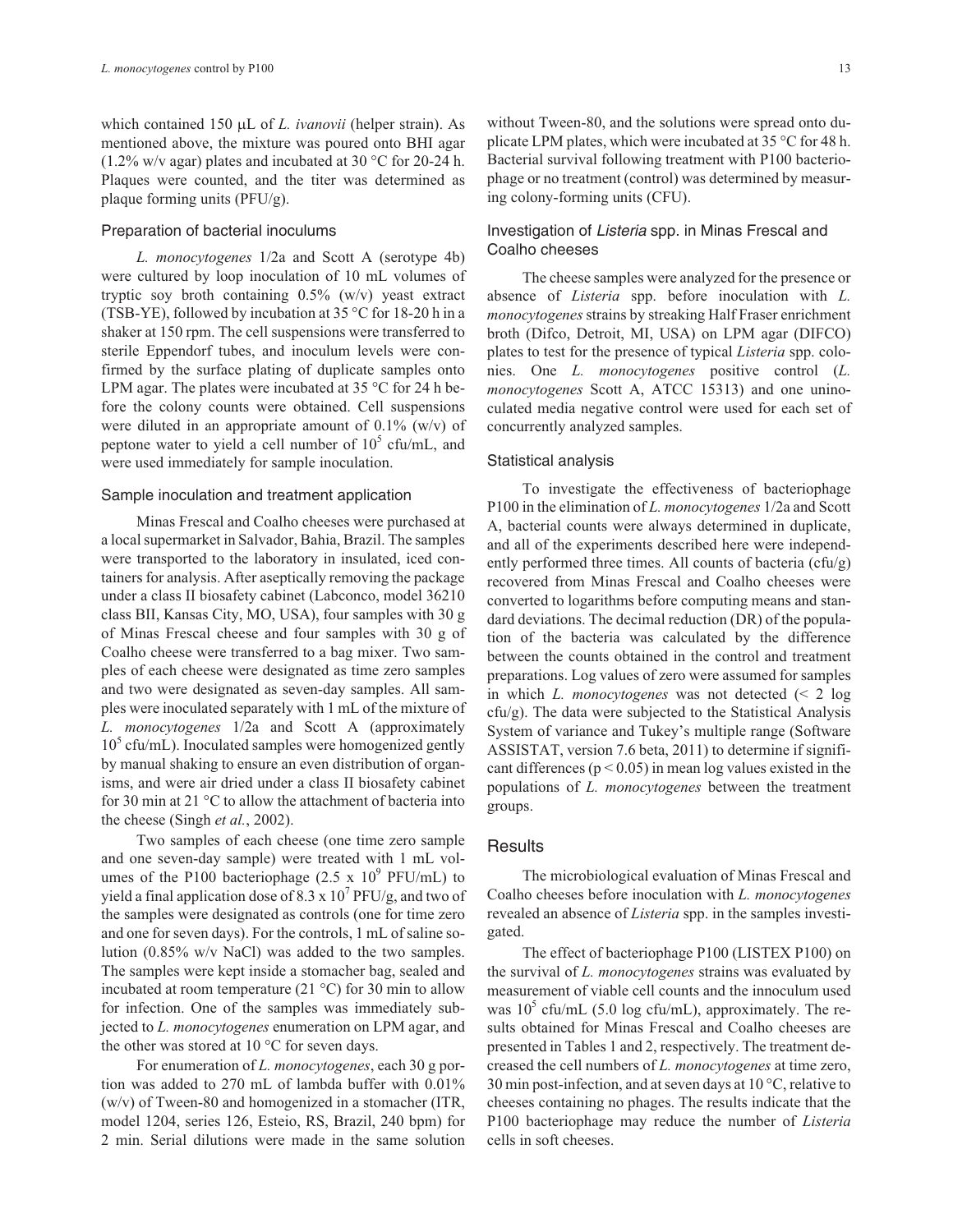| Experiment        | Listeria monocytogenes (Log <sub>10</sub> cfu/g) |                        |                 |                        |                        |                 |  |  |
|-------------------|--------------------------------------------------|------------------------|-----------------|------------------------|------------------------|-----------------|--|--|
|                   | Time zero                                        |                        |                 | Seven days             |                        |                 |  |  |
|                   | Control                                          | Treatment <sup>b</sup> | DR <sup>c</sup> | Control                | Treatment <sup>o</sup> | DR <sup>c</sup> |  |  |
|                   | 5.9                                              | 3.6                    | 2.3             | 6.6                    | 5.6                    | 1.0             |  |  |
| 2                 | 6.0                                              | 3.5                    | 2.5             | 6.5                    | 5.3                    | 1.2             |  |  |
| 3                 | 5.1                                              | 3.4                    | 1.7             | 6.5                    | 5.6                    | 0.9             |  |  |
| Mean <sup>a</sup> | $5.8 \pm 0.4^{A*}$                               | $3.5 \pm 0.08^{\rm B}$ | 2.3             | $6.5 \pm 0.04^{\rm A}$ | $5.5 \pm 0.14^{\rm B}$ | 1.0             |  |  |

**Table 1** - Reduction in the viable counts of *Listeria monocytogenes*in Minas Frescal cheese by bacteriophage P100, in a mix of 1/2a and Scott A serovars, at zero and seven days  $(10 °C)$ .

<sup>a</sup>Mean ± standard deviation. <sup>b</sup>Bacteriophage P100 (title 2.5 x 10<sup>9</sup> PFU/mL). <sup>c</sup>Decimal reduction. \*Means followed by different letters are significantly different by Tukey's test ( $p < 0.05$ ).

**Table 2** - Reduction in the viable counts of *Listeria monocytogenes*in Coalho cheese by bacteriophage P100, in a mix of 1/2a and Scott A serovars, at zero and seven days (10 $\degree$ C).

| Experiment        | Listeria monocytogenes ( $Log10$ cfu/g) |                        |                 |                        |                        |                 |  |  |
|-------------------|-----------------------------------------|------------------------|-----------------|------------------------|------------------------|-----------------|--|--|
|                   |                                         | Time zero              |                 | Seven days             |                        |                 |  |  |
|                   | Control                                 | Treatment <sup>b</sup> | DR <sup>c</sup> | Control                | Treatment <sup>b</sup> | DR <sup>c</sup> |  |  |
|                   | 5.1                                     | 3.1                    | 2.1             | 6.5                    | 5.6                    | 0.8             |  |  |
| 2                 | 5.6                                     | 3.6                    | 2.3             | 6.6                    | 5.7                    | 1.1             |  |  |
| 3                 | 5.6                                     | 3.3                    | 1.7             | 6.4                    | 5.8                    | 0.8             |  |  |
| Mean <sup>a</sup> | $5.5 \pm 0.2^{A*}$                      | $3.4 \pm 0.2^{\rm B}$  | 2.1             | $6.5 \pm 0.08^{\rm A}$ | $5.7 \pm 0.08^{\rm B}$ | 0.8             |  |  |

<sup>a</sup>Mean ± standard deviation. <sup>b</sup>Bacteriophage P100 (title 2.5 x 10<sup>9</sup> PFU/mL). <sup>c</sup>Decimal reduction. \*Means followed by different letters are significantly different by Tukey's test ( $p < 0.05$ ).

A mean reduction of greater than 2.0 log cycles in viable counts was observed at time zero:  $6.6 \times 10^{5}$  to  $3.2 \times 10^{3}$ cfu/g for Minas Frescal cheese, and 2.9 x  $10^5$  to 2.3 x  $10^3$ cfu/g for Coalho cheese. However, in samples stored under refrigeration for seven days, the bacteriophage P100 was only weakly antilisterial, with the lowest decimal reduction (DR) for the cheeses: approximately 1.0 log unit  $(3.4 \times 10^{6}$ to 3.5 x  $10^5$  cfu/g) for Minas Frescal and 0.8 log units (3.2 x  $10^6$  to 4.7 x  $10^5$  cfu/g) for Coalho. In untreated samples, the numbers of *L. monocytogenes* exceeded 6.0 log cfu/g.

For both cheeses, the statistical analysis indicated a significant difference ( $p < 0.05$ ) between the treated samples and control, at zero and seven days (Tables 1 and 2).

The results obtained from the control samples of bacteriophage alone indicate that the concentration of P100 was lowest after seven days of storage: mean value of 4.4 x  $10^{7}$  PFU/g  $\pm$  0.12 at zero day and 3.0 x  $10^{4}$  PFU/g  $\pm$  0.13 at seven days for Minas Frescal cheese, and 4.8 x  $10^8$  PFU/g  $\pm$ 0.05 at zero day and 4.2 x  $10^5$  PFU/g  $\pm$  0.13 at seven days for Coalho cheese.

## **Discussion**

Previous studies have demonstrated that cheese is a potential reservoir for *L. monocytogenes* because of the higher availability of nutrients on cut cheese surfaces and the greater potential for contamination due to the increased

amount of handling (James *et al.*, 1983; Schlech *et al.*, 1983; Beckers *et al.*, 1987; Farber *et al.*, 1987; Pintado *et al.*, 2004; Makino *et al.*, 2005;). In our country, the incidence of *L. monocytogenes* in three cheese manufacturing plants from the northeastern region of Sao Paulo was evaluated recently, and *L. monocytogenes* was isolated from two of the three plants. *L. monocytogenes* was also isolated from the surface of Prato cheese and brine from one of the evaluated plants. Serotype 4b predominated in the plants studied, and these results indicate the need of control strategies to prevent the dispersion of *L. monocytogenes* in the environment of cheese manufacturing plants (Barancelli *et al.*, 2011).

This paper reports valuable information about the antimicrobial properties of bacteriophage P100 against two serotypes of *L. monocytogenes.* Antimicrobial effects are measured in terms of decimal reduction, which allows for comparisons between different studies.

Our results have demonstrated that the bacteriophage P100 reduced the population of *L. monocytogenes* in Minas Frescal and Coalho cheeses by 2.3 and 2.1 log cycles, respectively, following the addition of the phage. These results are in accordance with Leverentz *et al.* (2003), who reported that lytic *L. monocytogenes*-specific phages reduced *L. monocytogenes* populations on honeydew melons by 2.0 to 4.6 log units relative to the control, and Rossi *et al.*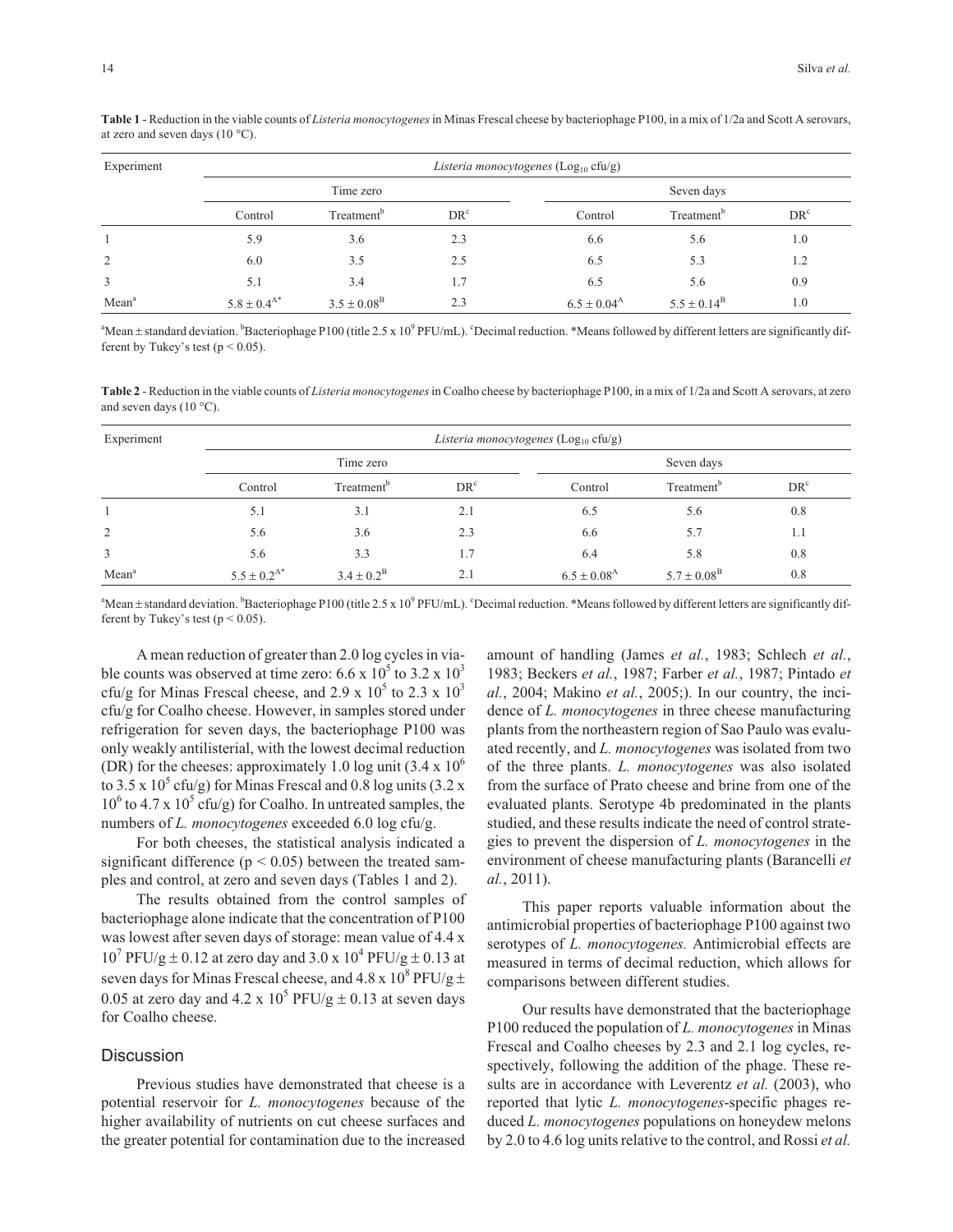(2011) who showed that the bacteriophage P100 reduced L. monocytogenes counts by 2.5 log units in Brazilian fresh sausage.

According to Leverentz *et al.* (2003), the effectiveness of the phage treatment depended on the initial concentration of *L. monocytogenes.* Similarly, Bigot *et al.* (2011) reported that a bacteriophage similar to phage A511 prevented the growth of *L. monocytogenes* on the surface of a vacuum-packed, ready-to-eat chicken breast roll. In that study, the bacteria were present at approximately twice its concentration for 7 h, and the authors observed an immediate 2.5  $log_{10}$  cfu cm<sup>-2</sup> reduction in pathogen concentration following the addition of phages, and then re-growth.

Carton *et al.* (2005) contaminated cheeses with low concentrations of *L. monocytogenes* at the beginning of the ripening period, and P100 was applied to the surface during the rind washings. Depending on the time points, frequency and dose of phage applications, the authors were able to obtain a significant reduction (at least 3.5 log units) or complete eradication of *Listeria* viable counts.

Soni and Nannapaneni (2010) also investigated the effectiveness of bacteriophage P100 against *L. monocytogenes* serotypes 1/2a and 4b on the surface of raw salmon fillet tissue in a broth model system. According to the authors, phage P100 completely inhibited *L. monocytogenes* growth at 4  $\rm{°C}$  for 12 days, at 10  $\rm{°C}$  for 8 days, and at 30  $\rm{°C}$ for 4 days, and at phage concentrations of  $10^4$ ,  $10^6$ , and  $10^8$ PFU/mL. However, a higher phage concentration of  $10^8$ PFU/g was required to yield 1.8, 2.5, and 3.5 log cfu/g reductions of *L. monocytogenes* from initial loads of 2.0, 3.0, and 4.5 log cfu/g at 4 or 22  $\degree$ C, respectively.

One study reported that the reduction in *L. monocytogenes* counts on raw catfish fillet tissue with the P100 phage  $(2 \times 10^7 \text{ PFU/g})$  was 1.4-2.0 log cfu/g at 4 °C, 1.7-2.1 log cfu/g at 10 °C, and 1.6-2.3 log cfu/g at room temperature (22  $^{\circ}$ C). The phage contact time of 30 min (the same time used in our study) was adequate to yield a greater than 1.0 log cfu/g reduction in *L. monocytogenes*, whereas a 15 min contact time with phage yielded less than a 1.0 log cfu/g bacterial load reduction (Soni *et al.*, 2010).

In all assays performed, we observed an increase of approximately 1.0 log cycle in the number of viable cells of *L. monocytogenes* in the samples under refrigeration for seven days. Moreover, a lesser effect of phages was observed. This result demonstrated the influence of the storage of the cheeses.

Rossi *et al.* (2011) and Bigot *et al.* (2011) also demonstrated that the populations of *L. monocytogenes* increased over the storage. According to Bigot *et al.* (2011), the re-growth of *L. monocytogenes* in a ready-to-eat chicken breast roll occurred such that the concentration after 24 h of incubation was similar in both control and phage-treated cultures. However, the authors demonstrated that at a temperature in which a chilled food might be stored

(5 °C), bacterial regrowth was prevented over a 21-day incubation.

Our results indicate that there are phages remaining in the samples after seven days (shelf life of the cheeses after opening), but the concentration of phage particles was insufficient to infect *Listeria* cells present and to show the same effect demonstrated 30 min post-infection (time zero).

The successful phage infection and subsequent killing of the host cells is strongly dependent on the environmental conditions, *i.e.*, the type of food and its specific matrix (Guenther *et al.*, 2009). According to the authors, the proportion of bacterial cells that can be infected depends on several parameters: First, the binding of phages to their receptors on the bacterial surfaces is influenced by intrinsic factors, such as ionic strength, pH, and substances, which may interfere with this process. These parameters are largely defined by the food itself and may change during the production, ripening, or storage of the items. Second, the concentration of phage at the time of application is crucial for efficacy, *i.e.*, applying more phage generally resulted in greater inactivation.

# **Conclusions**

Our findings demonstrate the efficacy of bacteriophage P100 for rapid reduction of *L. monocytogenes* on soft cheeses followed by a weakly antilisterial effect after storage. These results, along with other published data, indicate that the effectiveness of the phage treatment depends on the initial concentration of *L. monocytogenes* and that a high concentration of phages per unit area is required to ensure sustained inactivation of target pathogens on food surfaces.

#### Acknowledgments

The authors thank CAPES for scholarship support.

#### **References**

- Barancelli GV, Camargo TM, Reis CM, Porto E, Hofer E, Oliveira CA (2011) Incidence of *Listeria monocytogenes* in cheese manufacturing plants from the northeast region of Sao Paulo, Brazil. J Food Prot 74:816-819.
- Beckers HJ, Soentero PSS, Delfou-Van Asch EHM (1987) The occurrence of *Listeria monocytogenes* in soft cheeses and raw milk and its resistance to heat. Int J Food Microbiol 4:249-256.
- Bertin A, Frutos M, Letellier L (2011) Bacteriophage-host interactions leading to genome internalization. Curr Opin Microbiol 14:492-496.
- Bigot B, Lee W-J, Mcintyre L, Wilson T, Hudson JA, Billington C, Heinemann JA (2011) Control of *Listeria monocytogenes* growth in a ready-to-eat poultry product using a bacteriophage. Food Microbiol 28:1448-52.
- Brasil (1997) Portaria nº 352 de 4 de setembro de 1997. Regulamento técnico para fixação de identidade e qualidade de queijo Minas Frescal. Diário Oficial da República Federa-